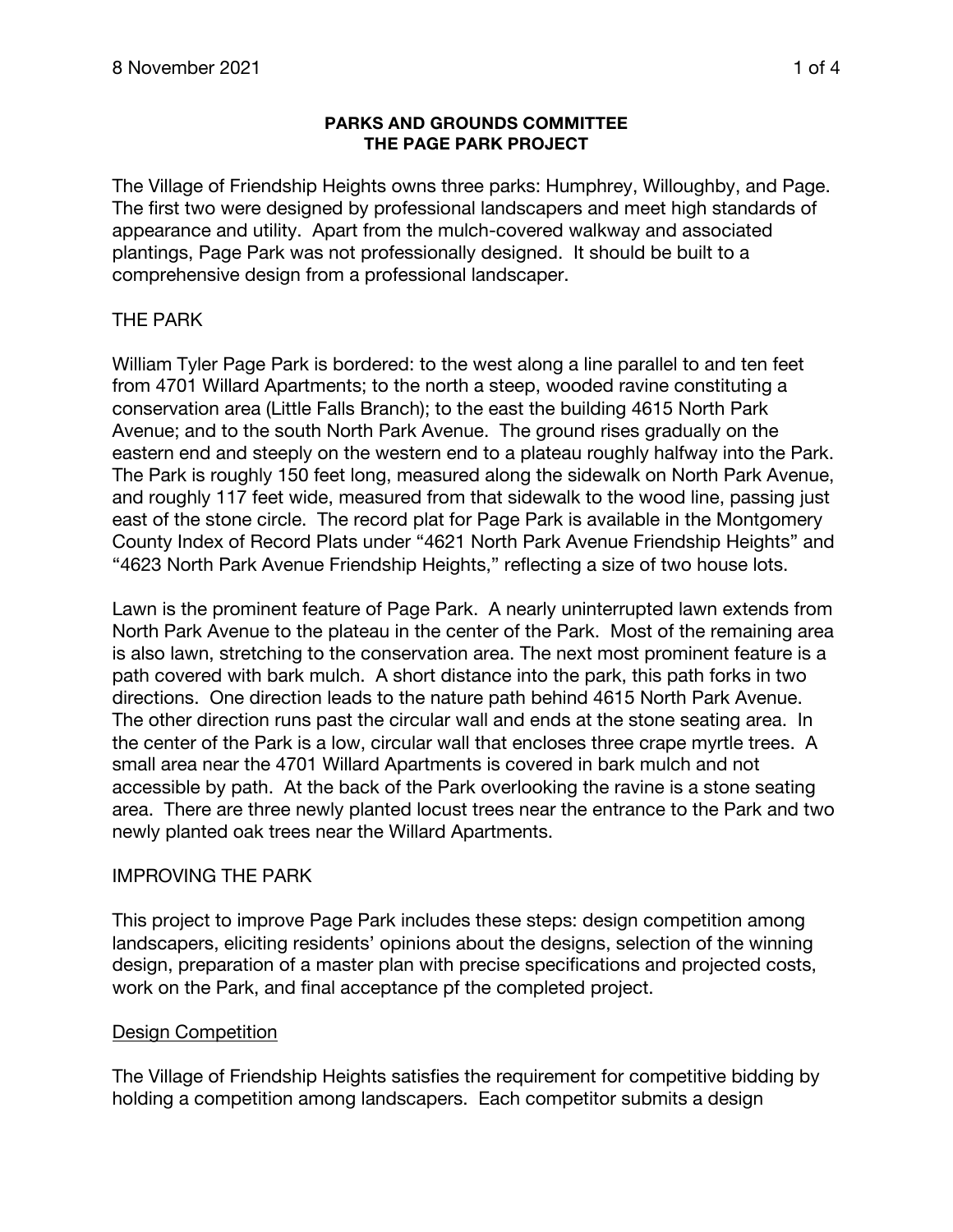according to guidelines set by the Council. (See Annex A, Guidance to Landscapers.) These competitors are local firms with wide experience and good reputations. The Village pays each competitor a non-refundable retainer of \$8,000 to produce a comprehensive design. The competition lasts eight weeks from the start date to the date on which submissions are made. The designs include plans drawn to scale, depictions of the finished park, and rough estimates of cost to complete the required work. They may be framed as baselines plus features that might be added at additional cost. The designs are submitted in ten hardcopies and two electronic copies. After submission, they become the intellectual property of the Village.

# Residents' Opinions

The Village displays the competing designs on its website. It may also hold open meetings to acquaint residents with these designs. It elicits opinion from residents. The Village assembles these opinions and makes the results known.

### **Selection**

The competing landscapers present their designs at an open session of the Council and respond to questions. The Council selects the design that best achieves the vision for Page Park at an acceptable cost, taking into account opinions expressed by residents. The Council may select a design on condition that modifications be made. If the Council rejects all designs, even with modifications, the project is terminated.

### Master Plan

Working with a Village representative, the winning landscaper prepares a master plan that includes detailed specifications for all features of the new park and a schedule for their completion. The master plan sets forth phases of work and associated costs.

### Work on the Park

The Council drafts a contract conforming to the master plan. After this contract is signed, the landscaper accomplishes each phase of the project. While this work is ongoing, a representative of Village stays in close contact with the landscaper to resolve issues as they may arise.

### Final Acceptance

When the landscaper judges that the work is complete, representatives of the Village conduct a final inspection on site in company of the landscaper. After all outstanding issues are resolved, the Village accepts the work and pays the last installment due to the landscaper under the contract.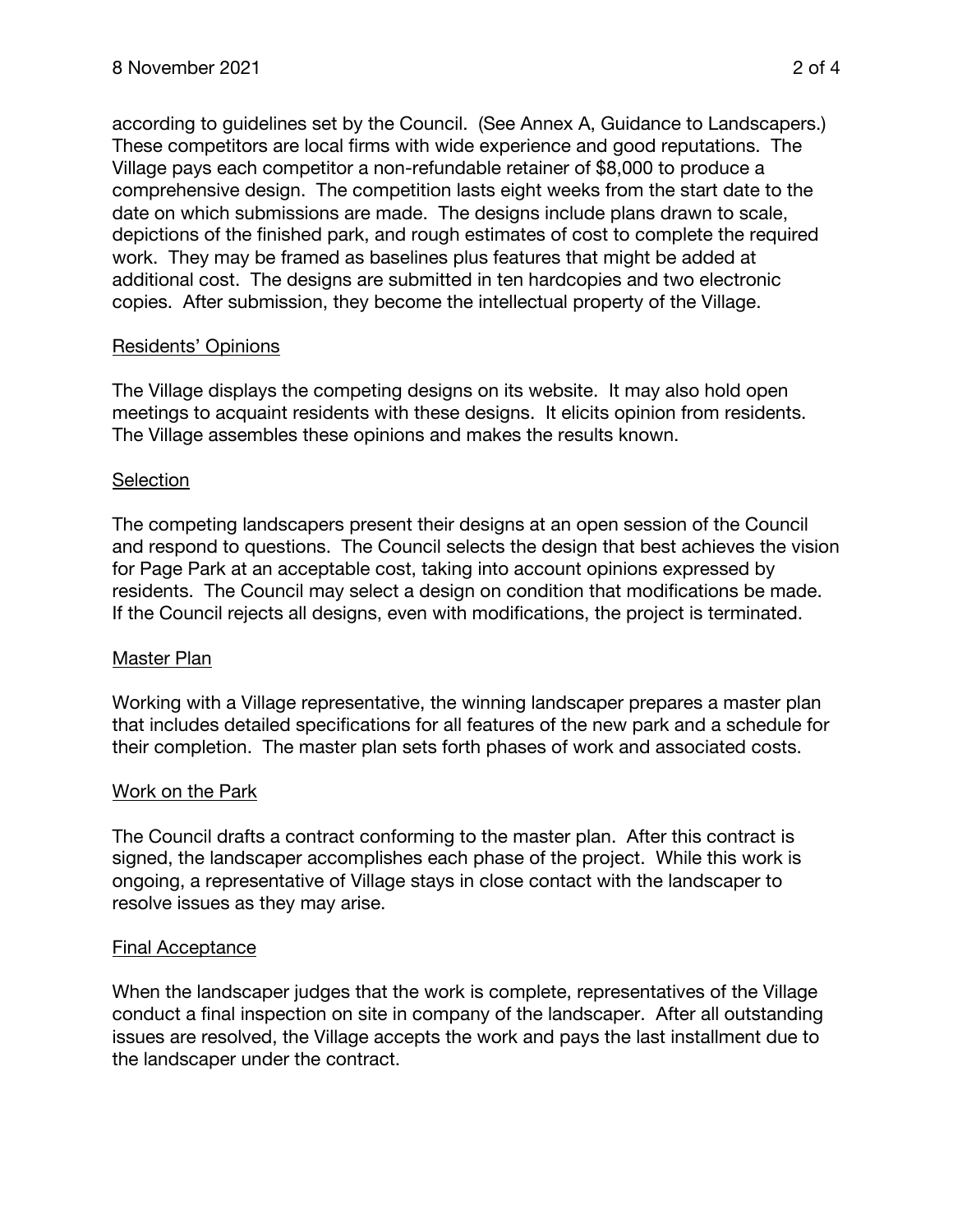## ANNEX A GUIDANCE TO LANDSCAPERS

The following guidelines articulate a vision for Page Park and set parameters for various features. Within these guidelines, landscapers are free to develop their designs in imaginative and visionary ways. The Council anticipates that building the Park might cost approximately \$200,000, but sets no upper limit on cost in order that designers may fully develop their best ideas. During selection, the Council will seek the best balance of desirability and cost. Rather than presenting all-or-nothing choices, landscapers may present baseline designs with more expensive additions.

### Vision

Page Park will have a natural, bucolic appearance in contrast to the surrounding highrise buildings. It will offer residents contact with nature, a place to relax, and space for children to play. It will be pleasant for a stroll and inviting for a stay. It will meet the legal requirements for accessibility to people with limited mobility. It will have an attractive appearance when viewed from North Park Avenue. New and existing features will combine to form a coherent whole. Its man-made structures will be highly durable and easily maintained.

#### Natural Features

*Lawn* will not cover more than thirty percent of the area available for development. It will be accessible for mowing.

*Flowering plants* will add color and contrast.

*Bushes* will be employed as accents and hedges.

*Trees* will be at last two-inch caliper when planted. When they reach full growth, they will create a woodland atmosphere and shield visitors from the sun. These existing trees will be retained: three locust trees in the southeast corner, copper beech near the center, crabapple near the southeast entrance, and the mature walnut on the northern edge of the Park. Existing mature trees at northern edge of the Park bordering the ravine will be retained.

#### Man-made Features

*Walkways* will unify the Park and encourage strolling. They may not follow the trace of the existing bark mulch path, but they will access the existing stone seating area at the back of the Park and the nature trail behind the Park. Walkways will be made of allweather material and be easily maintained. They will be appropriately underlaid and